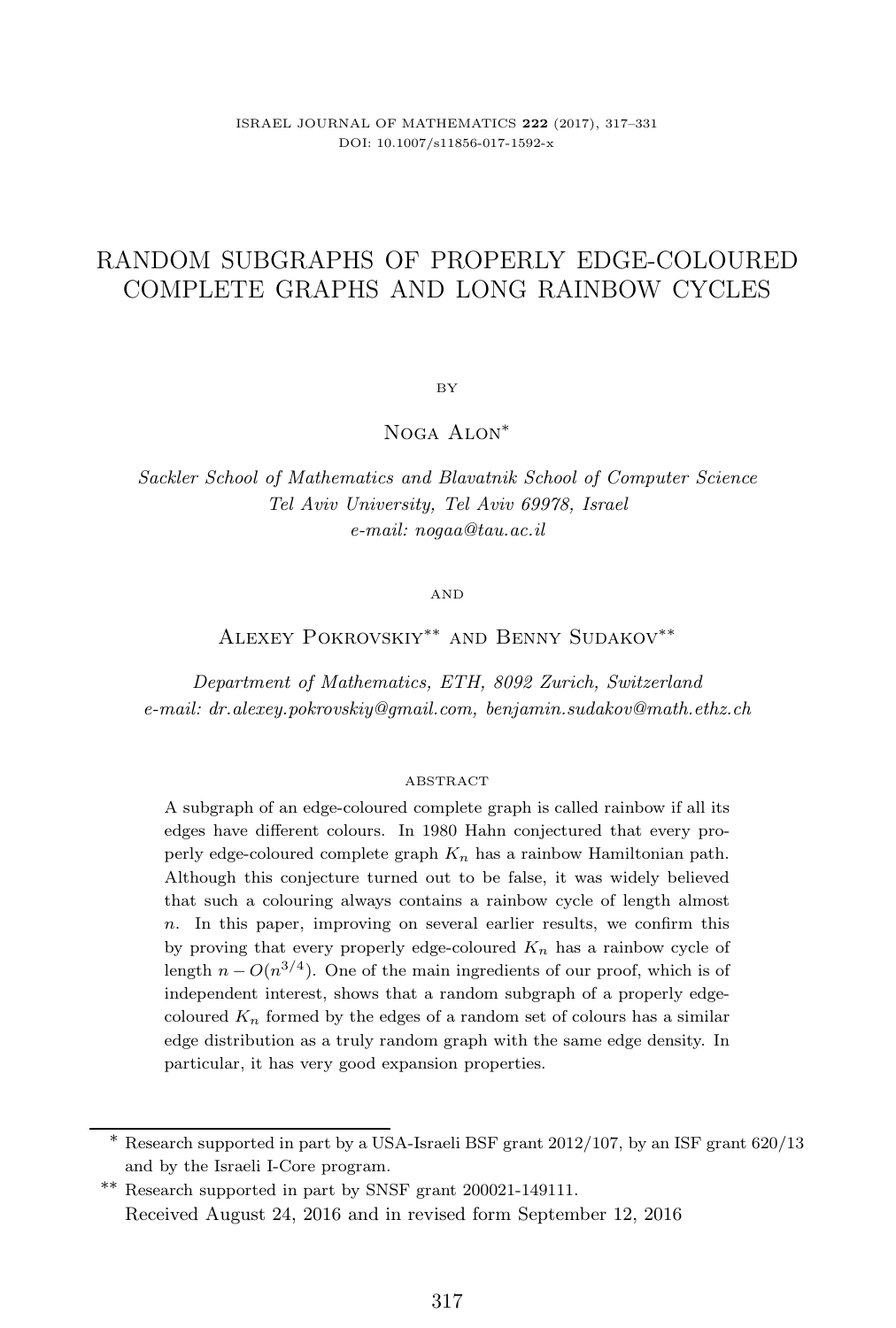## **1. Introduction**

In this paper we study properly edge-coloured complete graphs, i.e., graphs in which edges which share a vertex have distinct colours. Properly edge-coloured complete graphs are important objects because they generalize 1-factorizations of complete graphs. A 1-factorization of  $K_{2n}$  is a proper edge-colouring of  $K_{2n}$  with  $2n-1$  colours, or equivalently a decomposition of the edges of  $K_{2n}$ into perfect matchings. These factorizations were introduced by Kirkman more than 150 years ago and were extensively studied in the context of combinatorial designs (see, e.g., [16, 18] and the references therein.)

A **rainbow** subgraph of a properly edge-coloured complete graph is a subgraph all of whose edges have different colours. One reason to study such subgraphs arises in Ramsey theory, more precisely in the canonical version of Ramsey's theorem, proved by Erdős and Rado. Here the goal is to show that edgecolourings of  $K_n$ , in which each colour appears only few times, contain rainbow copies of certain graphs (see, e.g., [17], Introduction for more details). Another motivation comes from problems in design theory. For example a special case of the Brualdi–Stein Conjecture about transversals in Latin squares is that every 1-factorization of  $K_{2n}$  has a rainbow subgraph with  $2n-1$  edges and maximum degree 2. See [13] for a proof that there is such a subgraph with  $n - O(\log^2 n)$ edges. A special kind of a graph with maximum degree 2 is a Hamiltonian path, that is, a path which goes through every vertex of G exactly once. Since properly coloured complete graphs are believed to contain large rainbow maximum degree 2 subgraphs, it is natural to ask whether they have rainbow Hamiltonian paths as well. This was conjectured by Hahn [11] in 1980. Specifically he conjectured that for  $n \geq 5$ , in every colouring of  $K_n$  with  $\leq n/2$  edges of every colour there is a rainbow Hamiltonian path.

It turns out that this conjecture is false and for  $n = 2<sup>k</sup>$ , Maamoun and Meyniel [14] found 1-factorizations of  $K_n$  without a rainbow Hamilton path. Nevertheless, it is widely believed (see e.g., [10]) that the intuition behind Hahn's Conjecture is correct and that various slight weakenings of this conjecture should be true. Moreover, they should hold not only for 1-factorizations but in general for proper edge-colourings. Hahn and Thomassen [12] suggested that every properly edge-coloured  $K_n$ , with  $\langle n/2 \rangle$  edges of each colour, has a rainbow Hamiltonian path. Akbari, Etesami, Mahini and Mahmoody [1] conjectured that every 1-factorization of  $K_n$  contains a Hamiltonian cycle which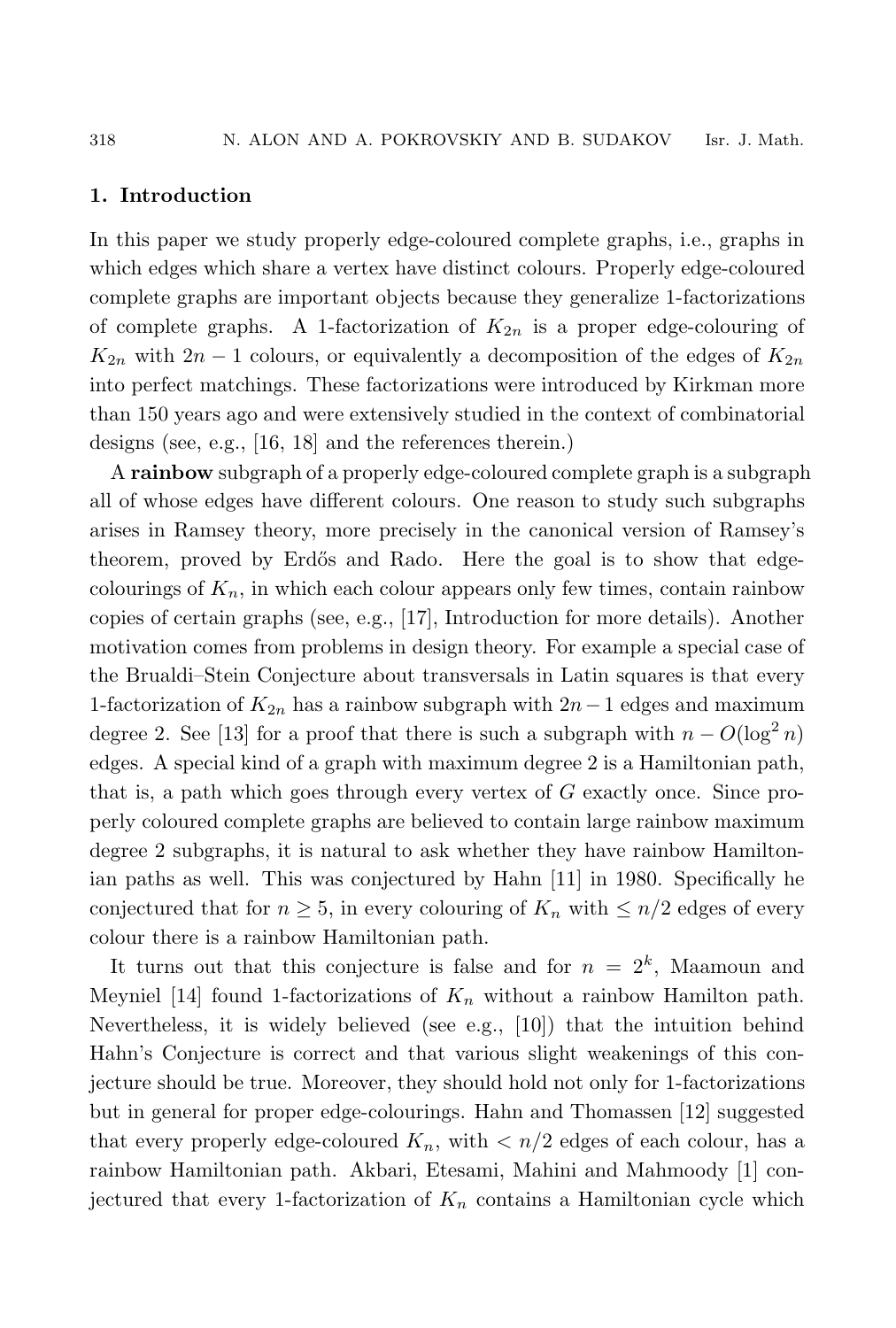has at least  $n-2$  different colours on its edges. They also asked whether every 1-factorization has a rainbow cycle of length at least  $n-2$ . Andersen [5] further conjectured that every properly edge-coloured  $K_n$  has a long rainbow path.

CONJECTURE 1.1 (Andersen, [5]): *Every properly edge-coloured*  $K_n$  *has a rainbow path of length*  $n-2$ *.* 

There have been many positive results supporting the above conjectures. By a trivial greedy argument every properly coloured  $K_n$  has a rainbow path of length  $\geq n/2 - 1$ . Indeed if the maximum rainbow path P in such a complete graph has length less than  $n/2 - 1$ , then an endpoint of P must have an edge going to  $V(K_n) \setminus V(P)$  in a colour which is not present in P (contradicting the maximality of P). Akbari, Etesami, Mahini and Mahmoody [1] showed that every properly coloured  $K_n$  has a rainbow cycle of length  $\geq n/2 - 1$ . Gyárfás and Mhalla [9] showed that every 1-factorization of  $K_n$  has a rainbow path of length  $\geq (2n + 1)/3$ . Gyárfás, Ruszinkó, Sárközy and Schelp [10] showed that every properly coloured  $K_n$  has a rainbow cycle of length  $\geq (4/7 - o(1))n$ . Gebauer and Mousset [7], and independently Chen and Li [6], showed that every properly coloured  $K_n$  has a rainbow path of length  $\geq (3/4 - o(1))n$ . But despite all these results Gyárfás and Mhalla [9] remarked that "presently finding a rainbow path even with  $n - o(n)$  vertices is out of reach."

In this paper we improve on all the above-mentioned results by showing that every properly edge-coloured  $K_n$  has an almost spanning rainbow cycle.

THEOREM 1.2: For all sufficiently large n, every properly edge-coloured  $K_n$ *contains a rainbow cycle of length at least*  $n - 24n^{3/4}$ .

This theorem gives an approximate version of Hahn's and Andersen's conjectures, leaving as an open problem to pin down the correct order of the error term (currently between  $-1$  and  $-O(n^{3/4})$ ). The constant in front of  $n^{3/4}$  can be further improved and we make no attempt to optimize it.

The proof of our main theorem is based on the following result, which has an independent interest. For a graph G and two sets  $A, B \subseteq V(G)$ , we use  $e_G(A, B)$ to denote the number of edges of  $G$  with one vertex in  $A$  and one vertex in  $B$ . We show that the subgraph of a properly edge-coloured  $K_n$  formed by the edges in a random set of colours has a similar edge distribution as a truly random graph with the same edge density. Here we assume that  $n$  is sufficiently large and write  $f \gg g$  if  $f/g$  tends to infinity with n.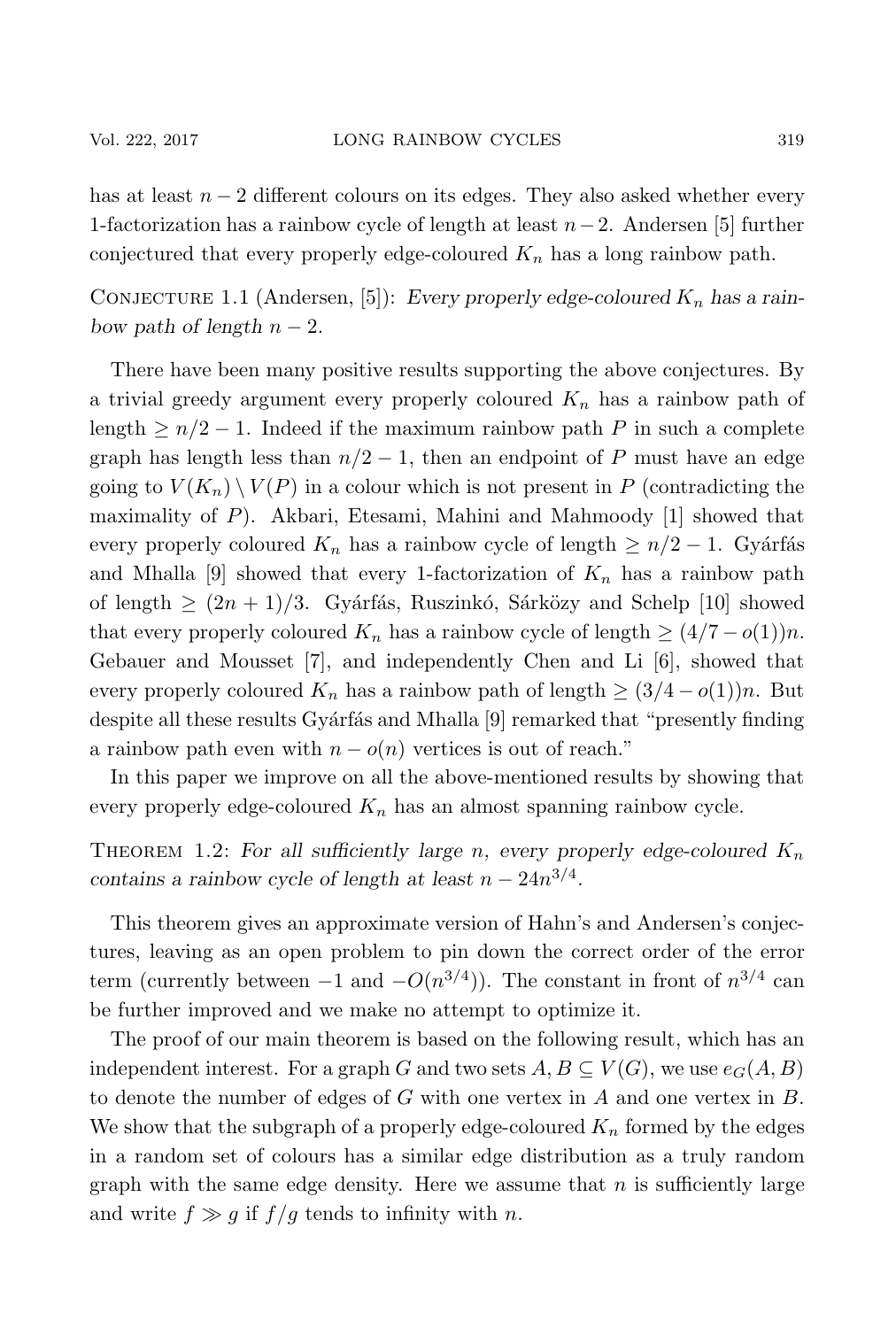THEOREM 1.3: Given a proper edge-colouring of  $K_n$ , let G be the subgraph *obtained by choosing every colour class randomly and independently with probability*  $p \leq 1/2$ *. Then, with high probability, all vertices in G have degree*  $(1 - o(1))np$  and for every two disjoint subsets A, B with  $|A|, |B| \gg (\log n/p)^2$ ,  $e_G(A, B) \ge (1 - o(1))p|A||B|$ .

Our proof can be also used to show that this conclusion holds for not necessarily disjoint sets (where in this case edges with both endpoints in  $A \cap B$  are counted twice). For slightly larger sets A, B of size at least  $\tilde{\Omega}(\log^2 n/p^2)$  (where here  $\tilde{\Omega}(x)$ ) denotes, as usual,  $x(\log x)^{O(1)}$  we can also obtain a corresponding upper bound, showing that  $e_G(A, B) \leq (1 + o(1))px^2$  (see Remark in the next section). Note that the edges in the random subgraph  $G$  are highly correlated. Specifically, the edges of the same colour either all appear or all do not appear in G. Yet we show that the edge distribution between all sufficiently large sets are not affected much by this dependence.

NOTATION. For two disjoint sets of vertices A and B, we use  $E(A, B)$  to denote the set of edges between A and B. A **path forest**  $\mathcal{P} = \{P_1, \ldots, P_k\}$  is a collection of vertex-disjoint paths in a graph. For a path forest  $P$ , let  $V(P)$  =  $V(P_1) \cup \cdots \cup V(P_k)$  denote the vertices of the path forest, and let  $E(\mathcal{P}) =$  $E(P_1) \cup \cdots \cup E(P_k)$  denote the edges of the path forest. We'll use additive notation for concatenating paths, i.e., if  $P = p_1p_2 \ldots p_i$  and  $Q = q_1q_2 \ldots q_i$  are two vertex-disjoint paths and  $p_iq_1$  is an edge, then we let  $P + Q$  denote the path  $p_1p_2 \ldots p_iq_1q_2 \ldots q_i$ . For a graph G and a vertex  $v, d_G(v)$  denotes the number of edges in  $G$  containing v. The minimum and maximum degrees of  $G$ are denoted by  $\delta(G)$  and  $\Delta(G)$  respectively. For the sake of clarity, we omit floor and ceiling signs where they are not important.

## **2. Random subgraphs of properly coloured complete graphs**

The goal of this section is to prove that the edges from a random collection of colours in a properly edge-coloured complete graph have distribution similar to a truly random graph of the same density. Our main result here will be Theorem 1.3. Throughout this section we assume that the number of vertices  $n$ is sufficiently large and all error terms  $o(1)$  tend to zero when n tends to infinity. We say that some probability event holds **almost surely** if its probability is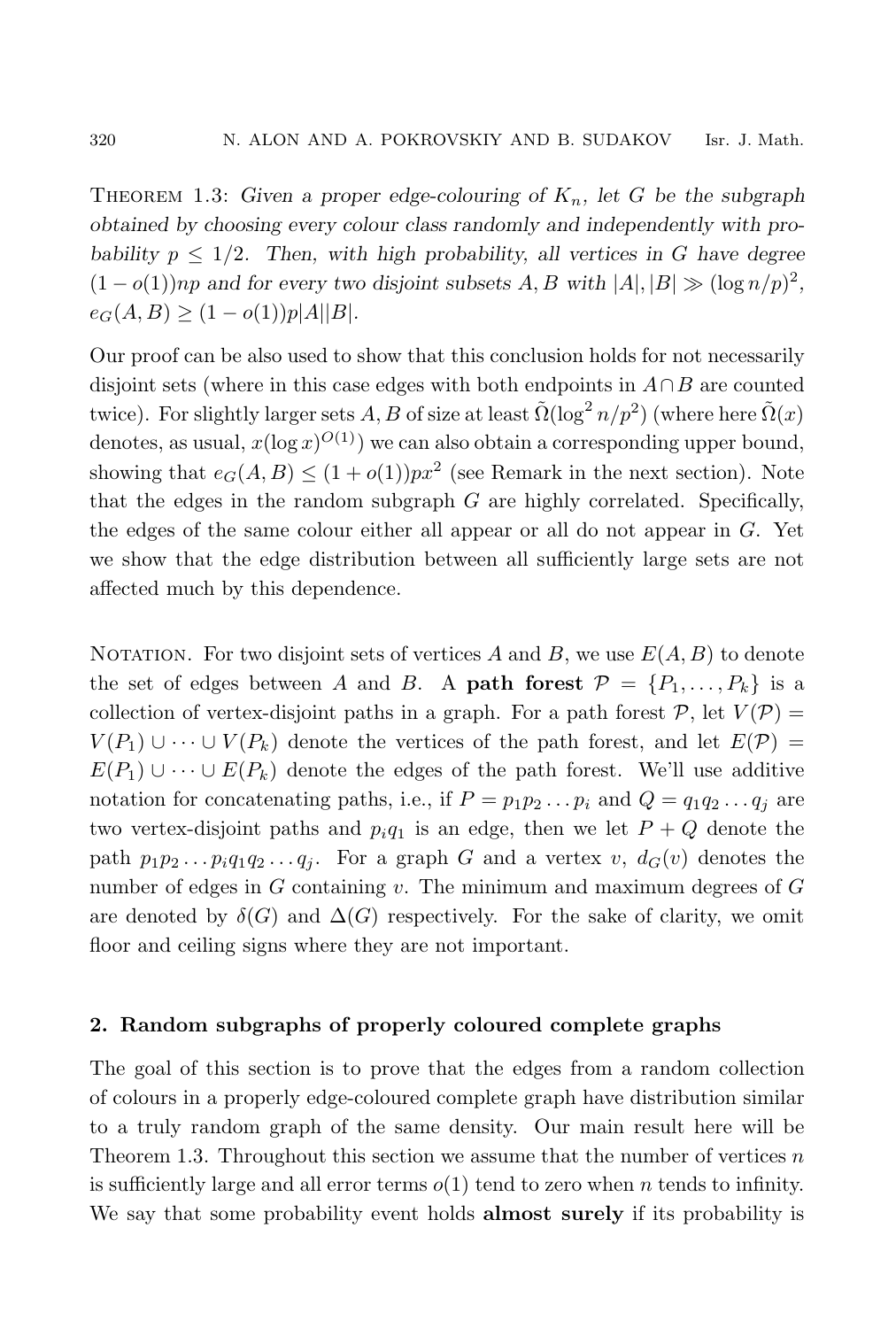$1 - o(1)$ . Our approach here is similar to the one in [2], section 3.3, (see also [3],) section 5.2, but requires several additional ideas. First we need to recall the well known Chernoff bound; see, e.g., [4].

LEMMA 2.1: Let X be the binomial random variable with parameters  $(n, p)$ . *Then for*  $\varepsilon \in (0,1)$  *we have* 

$$
\mathbb{P}(|X - pn| > \varepsilon pn) \le 2e^{-\frac{pn\varepsilon^2}{3}}.
$$

Given a proper edge-colouring of  $K_n$ , we call a pair of disjoint subsets A, B *nearly-rainbow* if the number of colours of edges between A and B is at least  $(1 - o(1))$ |A||B|. The following lemma shows that we can easily control the number of random edges inside nearly-rainbow pairs.

LEMMA 2.2: Given a proper edge-colouring of  $K_n$ , let G be a subgraph of K<sup>n</sup> *obtained by choosing every colour class with probability* p*. Then, almost surely, all nearly-rainbow pairs*  $A, B$  *with*  $|A| = |B| = y \gg \log n/p$  *satisfy*  $e_G(A, B) \ge (1 - o(1))py^2$ 

*Proof.* Since  $y \gg \log n/p$ , we can choose  $\varepsilon = o(1)$  so that every nearly-rainbow pair A, B has at least  $(1 - \varepsilon/2)|A||B|$  colours, and  $\varepsilon^2 y \ge 30 \log n/p$ . Let  $(A, B)$ be a nearly-rainbow pair with  $|A| = |B| = y$ . Then the number of different colours in G between A and B is binomially distributed with parameters  $(m, p)$ , where  $m \ge (1 - \varepsilon/2)y^2$  is the number of colours in between A and B in  $K_n$ . Since  $e_G(A, B)$  is always at least the number of colours between A and B, Lemma 2.1 implies

$$
\mathbb{P}(e_G(A, B) \le (1 - \varepsilon)py^2) \le e^{-\varepsilon^2 py^2/13}.
$$

Since  $\varepsilon^2 y \ge 30 \log n/p$ , the result follows by taking a union bound over all  $\binom{n}{y}^2$ pairs of sets A, B of size y and all  $y \leq n/2$ .

Our next lemma shows that we can partition any pair of sets  $A, B$  into few parts such that almost all pairs of parts are nearly-rainbow.

LEMMA 2.3: Let  $A, B$  be two subsets of size x of properly edge-coloured  $K_n$ and let y satisfy  $x \gg y^2$ . Then there are partitions of A and B into sets  ${A_i}$  and  ${B_i}$  of size y such that all but an  $o(1)$  fraction of pairs  $A_i, B_j$  are *nearly-rainbow.*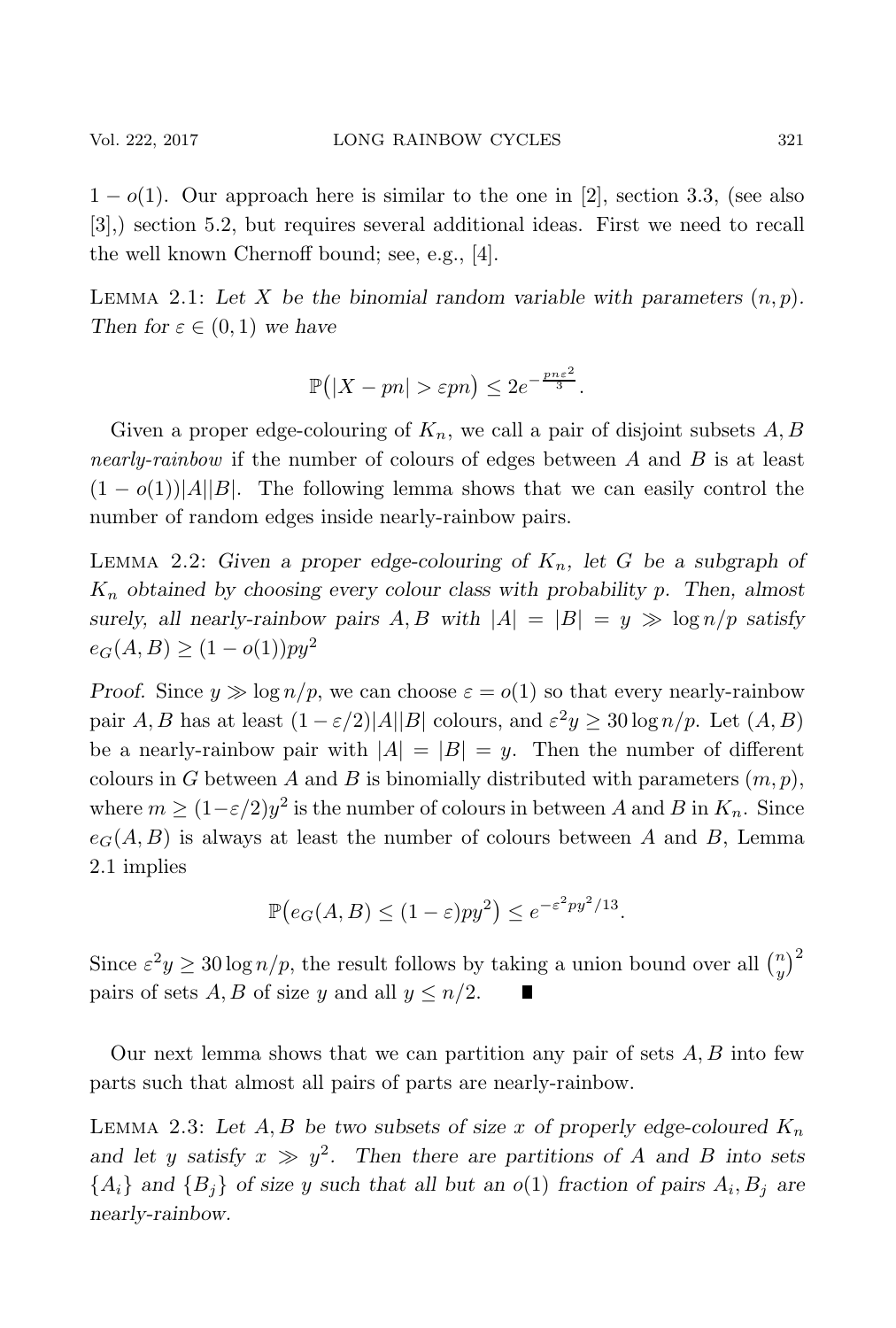*Proof.* Since  $x \gg y^2$  for  $\varepsilon = o(1)$  we can assume that  $x \geq \varepsilon^{-2}y^2$  and x is divisible by  $y$ . To prove the lemma, we will show that there are partitions of  $A$ and B into sets  $\{A_i\}$  and  $\{B_j\}$  of size y such that all but an  $\varepsilon$  fraction of pairs  $A_i, B_j$  are nearly-rainbow.

Consider a pair of random subsets  $S \subset A$  and  $T \subset B$  of size y chosen uniformly at random from all such subsets. For every colour  $c$ , let  $E_c$  be the set of edges, of colour c between A and B. Given any two vertices  $a, a' \in A$  notice that  $\mathbb{P}(a \in S) = y/x$  and  $\mathbb{P}(a, a' \in S) = \frac{y(y-1)}{x(x-1)}$ . The same estimates hold for vertices in  $T \subseteq B$ . This implies that for two disjoint edges about  $a'b'$  between vertices in  $T \subseteq B$ . This implies that for two disjoint edges ab and a'b' between A and B have  $\mathbb{P}(ab \in E(S,T)) = y^2/x^2$  and  $\mathbb{P}(ab, a'b' \in E(S,T)) = \frac{y^2(y-1)^2}{x^2(x-1)^2}$ . Also note that  $|E_c| \leq x$ , since the edge-colouring on  $K_n$  is proper. Thus, by the inclusion-exclusion formula we can bound the probability that a colour  $c$  is present in  $E(S,T)$  as follows:

$$
\mathbb{P}(c \text{ present in } E(S,T)) \ge \sum_{e \in E_c} \mathbb{P}(e \in E(S,T)) - \sum_{e,f \in E_c} \mathbb{P}(e, f \in E(S,T))
$$
  
\n
$$
\ge \frac{y^2}{x^2} |E_c| - \frac{y^2(y-1)^2}{x^2(x-1)^2} {E_c|
$$
  
\n
$$
= \frac{y^2}{x^2} |E_c| (1 - (y-1)^2/(x-1))
$$
  
\n
$$
\ge \frac{y^2}{x^2} |E_c| (1 - y^2/x)
$$
  
\n
$$
\ge \frac{y^2}{x^2} |E_c| (1 - \varepsilon^2).
$$

Let Z be the number of colours in  $E(S,T)$ . Note that  $\sum_c |E_c| = x^2$ . Hence, by linearity of expectation,  $\mathbb{E}(Z) \ge \sum_{c} (1 - \varepsilon^2) \frac{y^2}{x^2} |E_c| = (1 - \varepsilon^2) y^2$ . Since  $Z \le$  $e(S,T) = y^2$  we have that  $y^2 - Z$  is non-negative with  $\mathbb{E}(y^2 - Z) \leq \varepsilon^2 y^2$ . Therefore, by Markov's inequality we have  $\mathbb{P}(y^2 - Z \geq \varepsilon y^2) \leq \varepsilon$ . This implies that with probability at least  $1 - \varepsilon$  a pair S, T is nearly-rainbow.

Let  $\{A_i\}$  and  $\{B_j\}$  be random partitions of A and B into sets of size y. By the above discussion the expected fraction of pairs which are not nearly-rainbow  $A_i, B_j$  is at most  $\varepsilon$ . Therefore there exists some partition satisfying the assertion of the lemma. H.

Combining the above two lemmas we can now complete the proof of Theorem 1.3.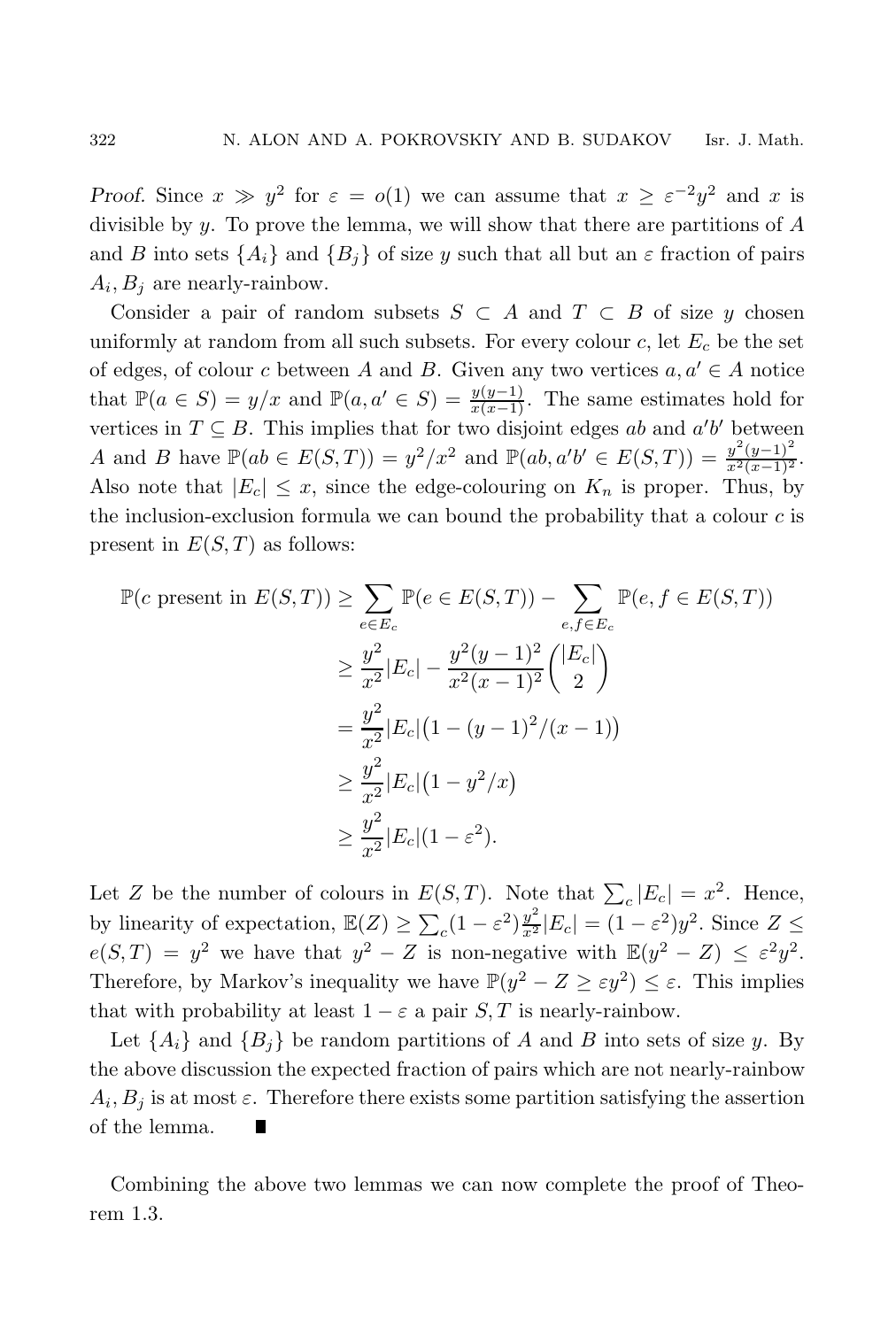*Proof of Theorem 1.3.* Given a proper edge-colouring of  $K_n$ , let G be a subgraph of  $K_n$  obtained by choosing every color a class with probability p. Since all the edges incident to some vertex have distinct colours, the degrees of G are binomially distributed with parameters $(n - 1, p)$ . Moreover, by the condition  $x \gg (\log n/p)^2$  we have that  $pn \gg \log n$ . Therefore for every vertex v, by the Chernoff bound the probability that  $|d_G(v) - np| \ge \epsilon n p$  is at most  $e^{\frac{-p n \epsilon^2}{4}}$ . By the union bound, all the degrees are almost surely  $(1 - o(1))np$ .

Fix some  $x \gg (\log n/p)^2$ . Notice that for any pair of disjoint sets A, B with  $|A|, |B| \gg x$ ,  $E_{K_n}(A, B)$  contains  $(1 - o(1))|A||B|/x^2$  edge-disjoint pairs  $A_i \subseteq A, B_j \subseteq B$  with  $|A_i| = |B_j| = x$ . Using this, it is sufficient to prove the theorem just for pairs of sets  $A, B$  with  $|A|, |B| = x$ .

Let y be some integer satisfying  $y \gg \log n/p$  and  $y^2 \ll x$ , which exists since  $x \gg (\log n/p)^2$ . Then, by Lemma 2.2, we have that for every nearly-rainbow pair S, T of sets of size y there are at least  $(1 - o(1))py^2$  edges of G between S and  $T$ . Let  $A$  and  $B$  be two arbitrary subsets of  $G$  of size  $x$ . By Lemma 2.3, there are partitions  $\{A_i\}, \{B_i\}$  of A and B into subsets of size y such that all but  $o(1)$  fraction of the pairs  $A_i, B_j$  are nearly-rainbow in  $K_n$ . Then, almost surely,

$$
e_G(A, B) \ge \sum_{\text{nearly-regular } A_i, B_j} e_G(A_i, B_j)
$$
  
 
$$
\ge (1 - o(1)) \frac{x^2}{y^2} \cdot (1 - o(1)) py^2
$$
  
 
$$
\ge (1 - o(1)) px^2,
$$

completing the proof.

*Remark:* If x is a bit larger, being at least, say,  $\frac{\log^2 n}{p^2} (\log(\frac{\log n}{p}))^{O(1)}$ , then one can modify our proof to also bound  $e_G(A, B)$  from above by  $(1 + o(1))px^2$ . Indeed in this case we can split each of the two sets  $A$  and  $B$  of size  $x$  to disjoint subsets of size, say  $y = \sqrt{x}/100$ , and show that with positive probability no pair of these subsets spans more than  $\log x$  edges of the same colour. When we pick each colour randomly and independently with probability  $p$  the expected number of edges between any two such subsets with the colours picked is exactly  $py^2$ . The number of edges between any such sets is also c-Lipschitz with  $c =$  $log x$  since, by the above discussion, changing the decision about one colour can change the quantity by at most  $\log x$ . Therefore we can replace the Chernoff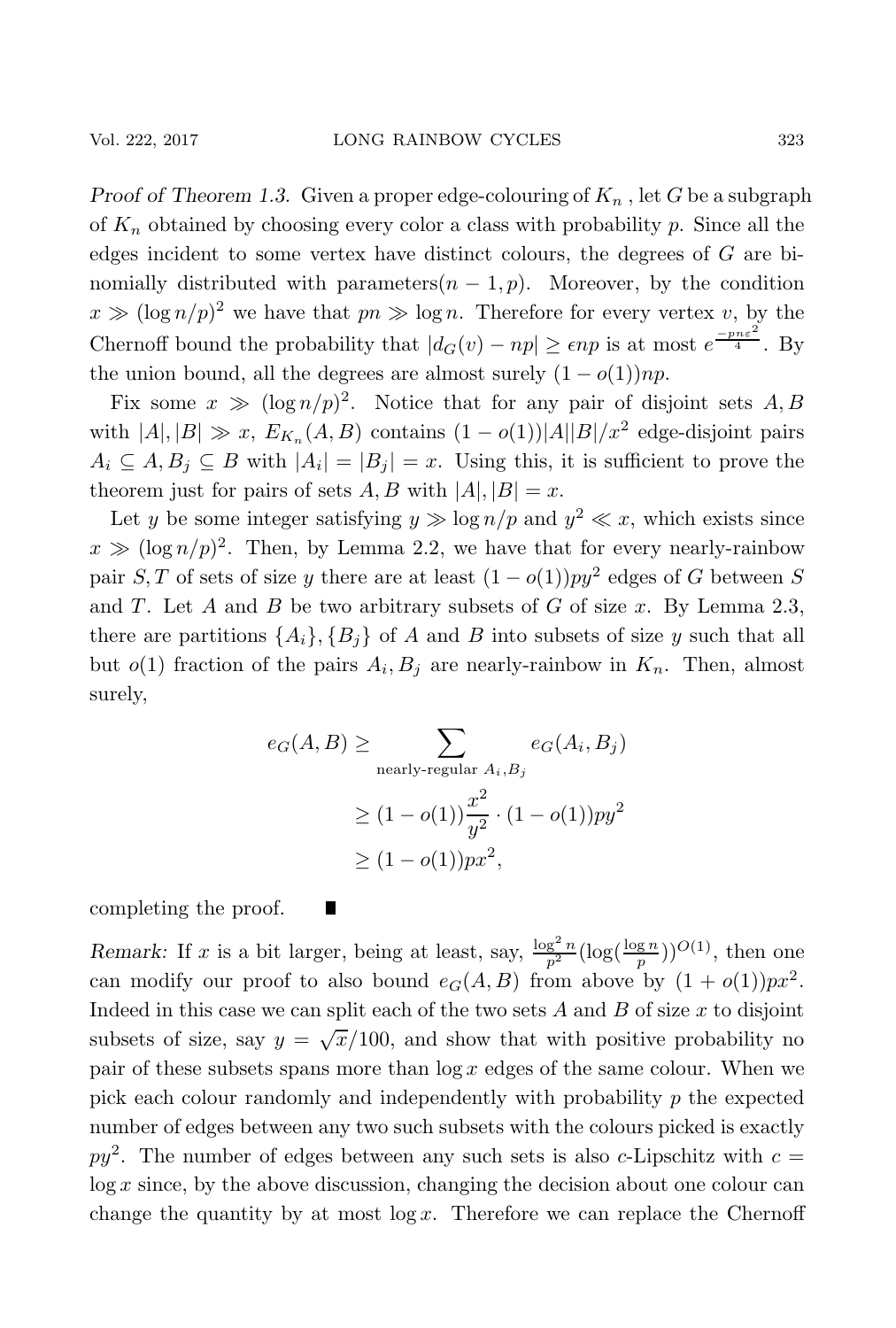bound by Azuma's Inequality (see [15]) to conclude that with high probability the number will be  $(1+o(1))py^2$  for each such pair. We omit the details as the upper bound will not be needed in this paper.

#### **3. Rainbow path forest**

The following lemma is the second main ingredient which we will need to prove Theorem 1.2. It says that every properly coloured graph with very high minimum degree has a nearly-spanning rainbow path forest. The proof is a version of a technique of Andersen [5] who proved the same result for complete graphs.

LEMMA 3.1: *For all*  $\gamma$ ,  $\delta$ , *n with*  $\delta \geq \gamma$  *and*  $3\gamma \delta - \gamma^2/2 > n^{-1}$  *the following holds. Let* G *be a properly coloured graph with*  $|G| = n$  *and*  $\delta(G) \geq (1 - \delta)n$ *. Then G* contains a rainbow path forest with  $\leq \gamma n$  paths and  $|E(\mathcal{P})| \geq (1-4\delta)n$ .

*Proof.* Let  $P = \{P_1, \ldots, P_{\gamma n}\}\$ be a rainbow path forest with  $\leq \gamma n$  paths and  $|E(\mathcal{P})|$  as large as possible. Suppose for the sake of contradiction that  $|E(\mathcal{P})|$  $(1 - 4\delta)n$ . We claim that without loss of generality we may suppose that all the paths  $P_1,\ldots,P_{\gamma n}$  are nonempty. Indeed notice that we have  $|V(\mathcal{P})| \leq$  $|E(\mathcal{P})| + \gamma n < (1 - 4\delta)n + \gamma n \leq n - \gamma n$ . Therefore if any of the paths in  $\mathcal{P}$ are empty, then we can replace them by single-vertex paths outside  $V(\mathcal{P})$  to get a new path forest with the same number of edges as  $P$ . For each i, let the path  $P_i$  have vertex sequence  $v_{i,1}, v_{i,2}, \ldots, v_{i,|P_i|}$ . For a vertex  $v_{i,j}$  for  $j > 1$ , let  $e(v_{i,j})$  denote the edge  $v_{i,j}v_{i,j-1}$  going from  $v_{i,j}$  to its predecessor on  $P_j$ , and let  $c(v_{i,j})$  denote the colour of  $e(v_{i,j})$ .

We define sets of colours  $C_0, C_1, \ldots, C_{\gamma n}$  recursively as follows. Let  $C_0$  be the set of colours not on paths in  $P$ . For  $i = 1, \ldots, \gamma n$ , let

$$
C_i = \{c(x) : x \in N_{C_{i-1}}(v_{i,1}) \cap V(\mathcal{P}) \setminus \{v_{1,1}, \ldots, v_{\gamma n,1}\}\} \cup C_{i-1}.
$$

Notice that for any colour  $c \in C_i \setminus C_{i-1}$ , there is an edge from  $v_{i,1}$  to a vertex  $x \in V(\bigcup \mathcal{P})$  with  $c(x) = c$ .

$$
\text{CLAIM 3.2: } N_{C_{i-1}}(v_{i,1}) \subseteq V(\mathcal{P}) \setminus \{v_{i+1,1},\ldots,v_{\gamma n,1}\} \text{ for } i=1,\ldots,\gamma n.
$$

*Proof.* First we'll deal with the case when for  $j>i$  there is an edge  $v_{i,1}v_{j,1}$  by something in  $C_{i-1}$ . Define integers, s,  $i_0, \ldots, i_s$ , colours  $c_1, \ldots, c_s$ , and vertices  $x_0,\ldots,x_{s-1}$  as follows.

(1) Let  $i_0 = i$  and  $x_0 = v_{i,1}$ .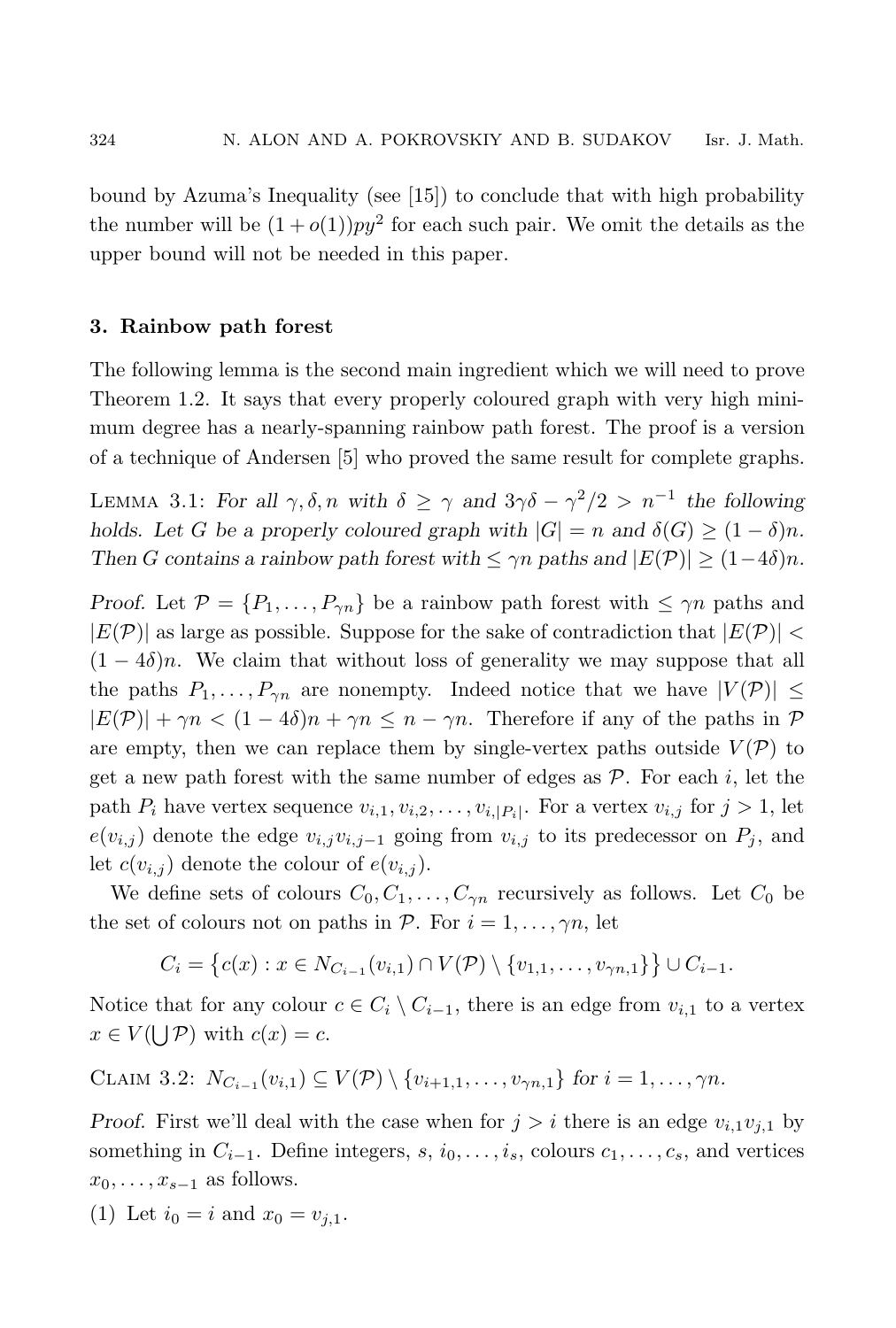

Figure 1. An example of the proof of Claim 3.2. In this example  $s = 3$ . The dashed coloured edges get deleted from the path forest and are replaced by the solid coloured ones. This gives a bigger path forest, contradicting the maximality of  $\mathcal{P}$ .

- (2) We will maintain that if  $i_t \geq 1$ , then the colour of  $v_{i_t,1}x_t$  is in  $C_{(i_t)-1}$ . Notice that this does hold for  $i_0$  and  $x_0$ .
- (3) For  $t \ge 1$ , let  $c_t$  be the colour of  $v_{i_{t-1},1}x_{t-1}$ . By (2), we have  $c_t \in C_{(i_{t-1})-1}$ .
- (4) For  $t \geq 1$ , let  $i_t$  be the smallest number for which  $c_t \in C_{i_t}$ . Notice that this ensures  $c_t \in C_{i_t} \setminus C_{(i_t)-1}$
- (5) For  $t \geq 1$ , if  $i_t > 0$  then let  $x_t$  be the vertex of  $V(\mathcal{P})$  with  $c(x_t) = c_t$ . Such a vertex must exist since from (4) we have  $c_t \in C_{i_t} \setminus C_0$ . Notice that by the definition of  $C_{i_t}$  and  $c_t \in C_{i_t} \setminus C_{(i_t)-1}$ , the edge  $v_{i_t,1}x_t$  must be present and coloured by something in  $C_{(i_t)-1}$  as required by (2).
- (6) We stop at the first number s for which  $i_s = 0$ .

See Figure 1 for a concrete example of these integers, colours, and vertices being chosen. Notice that from the choice of  $c_t$  and  $i_t$  in (3) and (4) we have  $i_0 > i_1 > \cdots > i_s$ . We also have  $x_t \neq x_{t'}$  for  $t \neq t'$ . To see this notice that from (4) and (5) we have  $c(x_t) = c_t \in C_{i_t} \setminus C_{(i_t)-1}$  and  $c(x_{t'}) = c_{t'} \in C_{i_{t'}} \setminus C_{(i_{t'})-1}$ . Since the sets  $C_0, C_1, \ldots$  are nested, the only way  $c(x_t) = c(x_{t'})$  could occur is if  $i_t = i_{t'}$  (which would imply  $t = t'$ ). The following claim will let us find a larger rainbow path forest than P.

CLAIM 3.3:

$$
\mathcal{P}' = P_1 \cup \cdots \cup P_{\gamma n} \cup \{(v_{i_0,1}x_0), (v_{i_1,1}x_1), (v_{i_2,1}x_2), \ldots, (v_{i_{s-1},1}x_{s-1})\} \setminus \{e(x_1), e(x_2), \ldots, e(x_{s-1})\}
$$

*is a rainbow path forest.*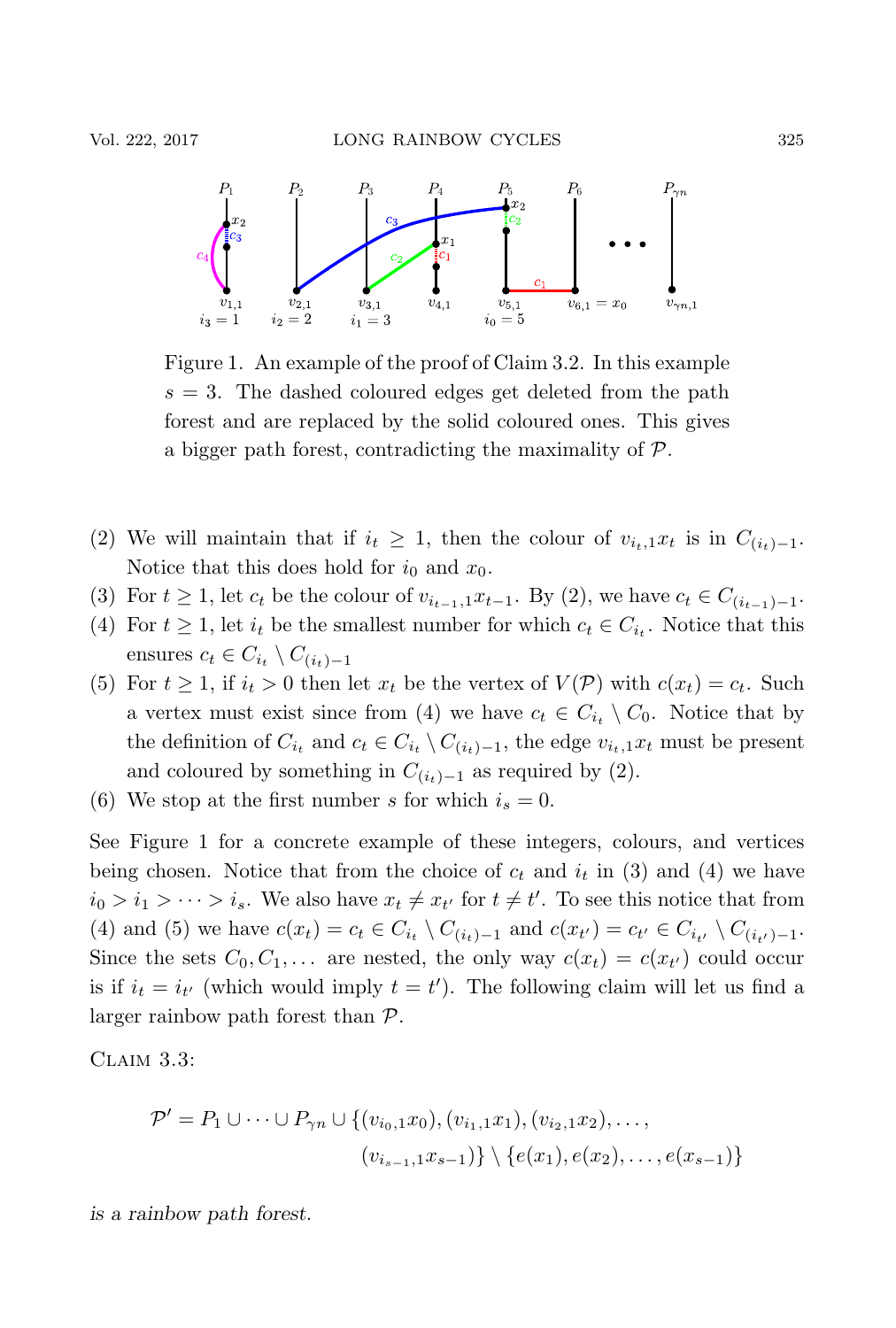*Proof.* To see that  $\mathcal{P}'$  is rainbow, notice that for  $0 \leq t < s-1$ , the edges  $v_{i_t,1}x_t$ and  $e(x_{t+1})$  both have the same colour, namely  $c_{t+1}$ . This shows that

$$
\mathcal{P}' - v_{i_{s-1},1}x_{s-1} = P_1 \cup \cdots \cup P_{\gamma n} \cup \{(v_{i_0,1}x_0), (v_{i_1,1}x_1), (v_{i_2,1}x_2), \ldots, (v_{i_{s-1},1}x_{s-2})\} \setminus \{e(x_1), e(x_2), \ldots, e(x_{s-1})\}
$$

has exactly the same colours that  $P$  had. By the definition of s, we have that the colour  $c_s$  of  $v_{i_{s-1},1}x_{s-1}$  is in  $C_0$  and hence not in  $\mathcal{P}$ , proving that  $\mathcal{P}'$  is rainbow.

To see that  $\mathcal{P}'$  is a forest, notice that since  $\mathcal P$  is a forest any cycle in  $\mathcal P'$ must use an edge  $v_{i_t,1}x_t$  for some t. Let the vertex sequence of such a cycle be  $v_{i_t,1}, x_t, u_1, u_2, \ldots, u_\ell, v_{i_t,1}$ . Since  $x_t \in V(\bigcup \mathcal{P})$  we have that  $x_t = v_{k,j}$  for some j and k. Notice that since the edge  $e(x_t) = v_{k,j}v_{k,j-1}$  is absent in  $\mathcal{P}'$ , we have that  $u_1 = v_{k,j+1}$ . Let r be the smallest index for which  $u_r \neq v_{k,j+r}$ . By the definition of  $\mathcal{P}'$ , we have that the edge  $u_{r-1}u_r$  must be of the form  $v_{i'_t,1}x_{t'}$  for some  $t' \neq t$  with  $u_{r-1} = x_{t'}$  and  $u_r = v_{i'_t,1}$ . However, then the edge  $u_{r-2}u_{r-1} = e(x_{t'})$  would be absent, contradicting the fact that C is a cycle.

To see that  $\mathcal{P}'$  is a path forest, notice that it has maximum degree 2; indeed the only vertices whose degrees increased are  $x_0, v_{i_0,1}, \ldots, v_{i_{s-1},1}$ . Their degrees increased from 1 to 2 when going from  $P$  to  $P'$ , which implies that  $\Delta(P') \leq 2$ is maintained.

Now P' is a path forest with  $\leq \gamma n$  paths and one more edge than P had, contradicting the maximality of P.

The case when  $v_{i,1}v$  is an edge for some  $v \notin V(\bigcup \mathcal{P})$  is identical using  $x_0 =$  $v$ .

For  $i = 1, \ldots, s$ , let  $m_i = |C_i| - |C_0|$ . Let C be the set of all the colours which occur in G. Notice that, by the definition of  $C_0$ , we have  $|C| = |C_0| + e(\bigcup \mathcal{P})$ . Notice that for any vertex  $v$  we have

$$
|N_{C_i}(v)| \ge |N(v)| - (|C| - |C_i|)
$$
  
(1)  

$$
\ge (1 - \delta)n - (|C_0| + e(\bigcup \mathcal{P})) + (|C_0| + m_i)
$$
  

$$
\ge 3\delta n + m_i.
$$

The first inequality comes from the fact that  $G$  is properly coloured and there are  $|C|-|C_i|$  colours which are not in  $C_i$ . The second inequality comes from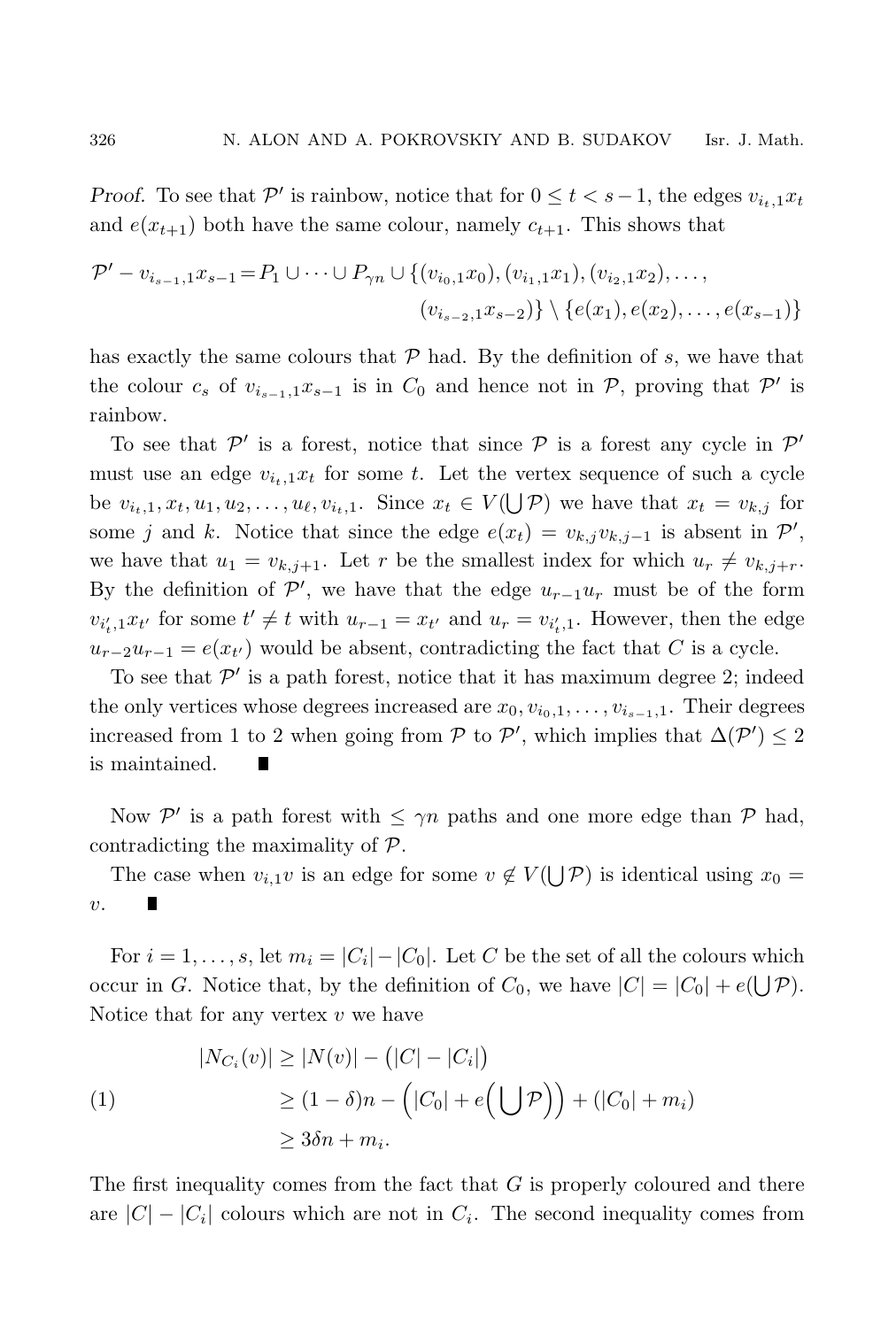$\delta(G) \geq (1-\delta)n$  and the definitions of  $m_i$  and  $C_0$ . The third inequality comes from  $e(\bigcup \mathcal{P}) \leq (1-4\delta)n$ .

From the definition of  $C_i$ , we have

$$
|C_i| \geq |C_0| + |N_{C_{i-1}}(v_{i,1}) \cap \{v_{k,j} : k \geq 2, j = 1, \ldots, \gamma n\}|.
$$

From Claim 3.2, we have  $|N_{C_{i-1}}(v_{i,1}) \cap \{v_{k,j} : k \geq 2, j = 1, ..., \gamma n\}|$  ≥  $|N_{C_{i-1}}(v_{i,1})| - i$ . Combining these with (1) we get  $|C_i| \geq |C_0| + 3\delta n + m_{i-1} - i$ , which implies  $m_i \geq m_{i-1} + 3\delta n - i$  always holds. Iterating this gives  $m_i \geq$  $3i\delta n - {i \choose 2}$ . Setting  $i = \gamma n$ , gives  $n \ge m_{\gamma n} \ge 3\gamma \delta n^2 - (\gamma n)^2/2$ , which contradicts  $3\gamma\delta - \gamma^2/2 > n^{-1}$ . **TELEVISION** 

### **4. Long rainbow cycle**

In this section we prove Theorem 1.2, using the following strategy. First we apply Theorem 1.3 to find a good expander  $H$  in  $K_n$  whose maximum degree is small and whose edges use only few colours . Then we apply Lemma 3.1 to find a nearly spanning path forest with few paths, which shares no colours with H. Then we use the expander  $H$  to "rotate" the path forest in order to successively extend one of the paths in it until we have a nearly spanning rainbow path P. Finally we again use the expander  $H$  to close  $P$  into a rainbow cycle.

We start with the lemma which shows how to use an expander to enlarge one of the paths in a path forest.

LEMMA 4.1: For  $b, m, r > 0$  with  $2mr \leq b$ , the following holds. Let  $\mathcal{P} =$ {P1,...,Pr} *be a rainbow path forest in a properly coloured graph* <sup>G</sup>*. Let* <sup>H</sup> *be a* subgraph of G sharing no colours with  $P$  with  $\delta(H) \geq 3b$  and  $E_H(A, B) \geq b+1$ *for any two sets of vertices* A and B *of size* b. Then either  $|P_1| \ge |V(\mathcal{P})| - 2b$ *or there are two edges*  $e_1, e_2 \in H$  *and a rainbow path forest*  $\mathcal{P}' = \{P'_1, \ldots, P'_r\}$ *such that*  $E(P') \subseteq E(P') + e_1 + e_2$  *and*  $|P'_1| \geq |P_1| + m$ *.* 

*Proof.* Suppose that  $|P_1| < |V(\mathcal{P})| - 2b$ . Let  $P_1 = v_1, v_2, \ldots, v_k$  and let T be the union of vertices on those paths among  $P_2, \ldots, P_r$  which have length at least 2m. Notice that there are at most 2mr vertices on paths  $P_i$  of length  $\leq 2m$ . Since  $|P_1| < |V(\mathcal{P})| - 2b$ , the set T has size at least  $2b - 2mr \geq b$ .

First suppose that there is an edge of H from  $v_1$  to a vertex  $x \in T$  on some path  $P_i$  of length at least  $2m$ . We can partition  $P_i$  into two subpaths  $P^+$  and P<sup>-</sup> such that P<sup>+</sup> starts with x and has  $|P^+| \ge |P_i|/2 \ge m$ . Then we can take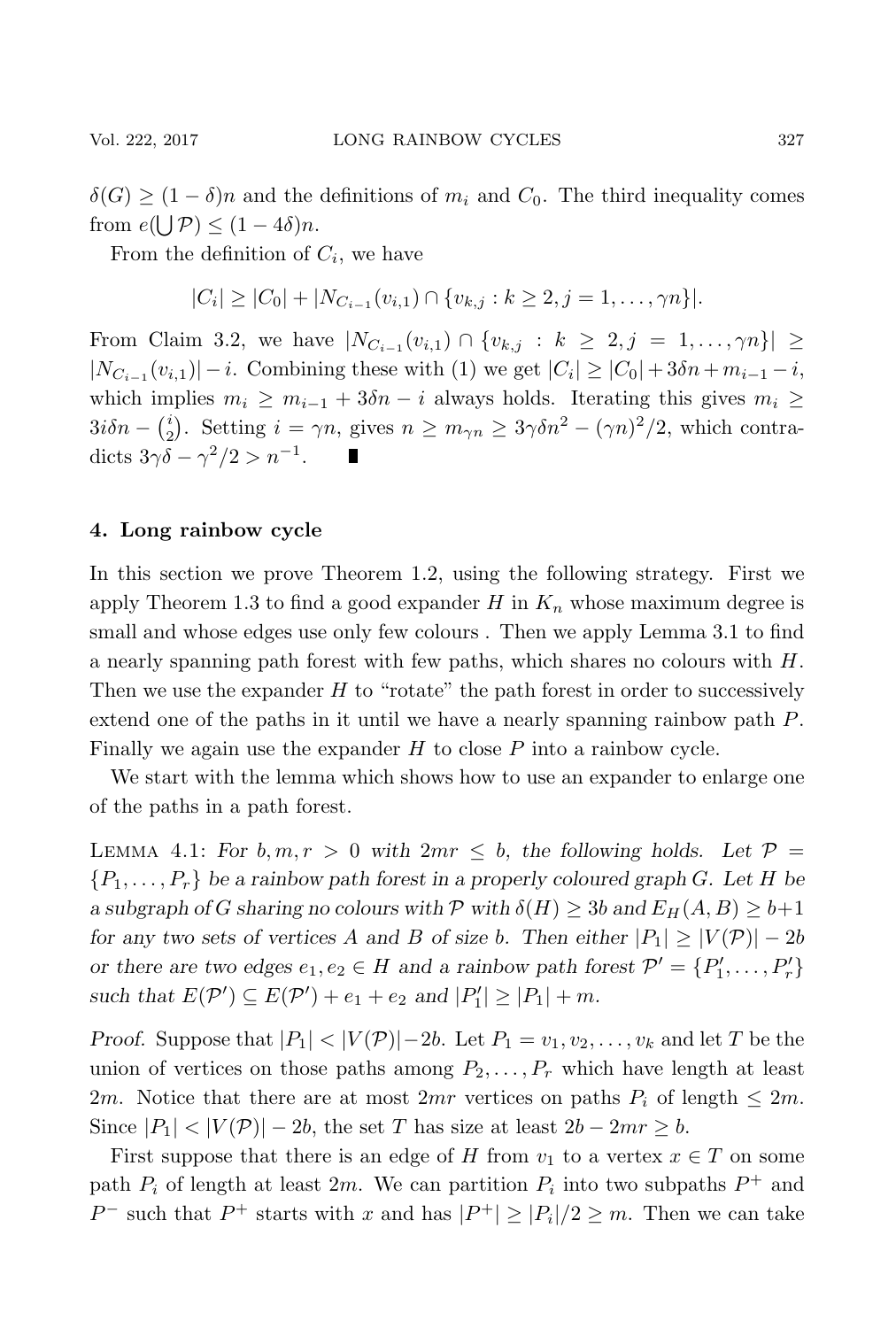$e_1 = e_2 = v_1 x, P_1 = P_1 + e_1 + P^+, P_i = P^-$  and  $P'_j = P_j$  for all other j to obtain paths satisfying the assertion of the lemma.

Next, suppose that  $|N_H(v_1) \cap P_1| \geq b$ . Let  $S \subseteq N_H(v_1) \cap P_1$  be a subset of size b. Let  $S^+$  be the set of predecessors on  $P_1$  of vertices in S, i.e.,  $S^+$  =  $\{v_{i-1}: v_i \in S\}$ . Since  $|S^+|, |T| \geq b$ , there are at least  $b+1$  edges between  $S^+$ and T in H. In particular, this means that there is some  $v_{\ell} \in S^+$  which has  $|N_H(v_\ell) \cap T| \geq 2$ . Since H is properly coloured, there is some  $x \in N_H(v_\ell) \cap T$ such that  $v_{\ell}x$  has a different colour than that of  $v_1v_{\ell+1}$ . By the definition of T, this x belongs to path  $P_i, i \geq 2$  with  $|P_i| \geq 2m$ . Again we can partition  $P_i$  into two subpaths  $P^+$  and  $P^-$  such that  $P^+$  starts with x and has  $|P^+| \geq m$ . Then, taking  $e_1 = v_1v_{\ell+1}, e_2 = v_{\ell}x, P_1 = (v_k, v_{k-1}, \ldots, v_{\ell+1}v_1, v_2, \ldots, v_{\ell}) + e_2 + P^+,$  $P'_{i} = P^{-}$  and  $P'_{j} = P_{j}$  for all other j, we obtain paths satisfying the assertion of the lemma.

Finally we have that  $|N_H(v_1) \cap P_1| < b$  and there are no edges from  $v_1$  to T. Note that there are also at most  $2mr \leq b$  edges from  $v_1$  to vertices on paths  $P_i$ of length  $\leq 2m$ . Since  $|N_H(v_1)| \geq 3b$ , there is a set  $S \subseteq N_H(v_1) \setminus V(\mathcal{P})$  with  $|S| = b$ . Since  $|S|, |T| \ge b$ , there is an edge sx in H from some  $s \in S$  to some  $x \in T$ . Since H is properly coloured, sx has a different colour than that of  $v_1s$ . By the definition of T, the vertex x is on some path  $P_i, i \geq 2$  of length at least 2m. Partition  $P_i$  into two subpaths  $P^+$  and  $P^-$  such that  $P^+$  starts with x and has  $|P^+| \ge m$ . Let  $e_1 = v_1 s$   $e_2 = sx$ . Then  $P'_1 = P_1 + e_1 + e_2 + P^+$ ,  $P'_i = P^$ and  $P'_{j} = P_{j}$  for all other j satisfy the assertion of the lemma, completing the proof. П

Having finished all the necessary preparations we are now ready to show that every properly edge-coloured  $K_n$  has a nearly-spanning rainbow cycle.

*Proof of Theorem 1.2.* Given a properly edge-coloured complete graph  $K_n$ , we first use Theorem 1.3 to construct its subgraph  $H$ , satisfying the conditions of Lemma 4.1. Let  $b = n^{3/4}$ . Let H be a subgraph obtained by choosing every colour class randomly and independently with probability  $p = 4.5b/n$ . Since  $p = 4.5n^{-1/4}$  we have that  $b = n^{3/4} \gg n^{1/2} \log^2 n > (\log n/p)^2$ . Therefore, we can apply Theorem 1.3 to get that almost surely every vertex in  $H$  has degree  $4b \le d_H(v) = (1 - o(1))np \le 5b - 1$  and  $e_H(A, B) \ge (1 - o(1))pb^2 > 4.3n^{1/2}b$ for any two disjoint sets  $A$  and  $B$  of size  $b$ . Fix such an  $H$ .

Let  $G = K_n \setminus H$  be the subgraph of  $K_n$  consisting of all edges whose colours are not in  $E(H)$ . We have  $\delta(G) \geq n - 1 - \Delta(H) \geq (1 - 5n^{-1/4})n$ . Applying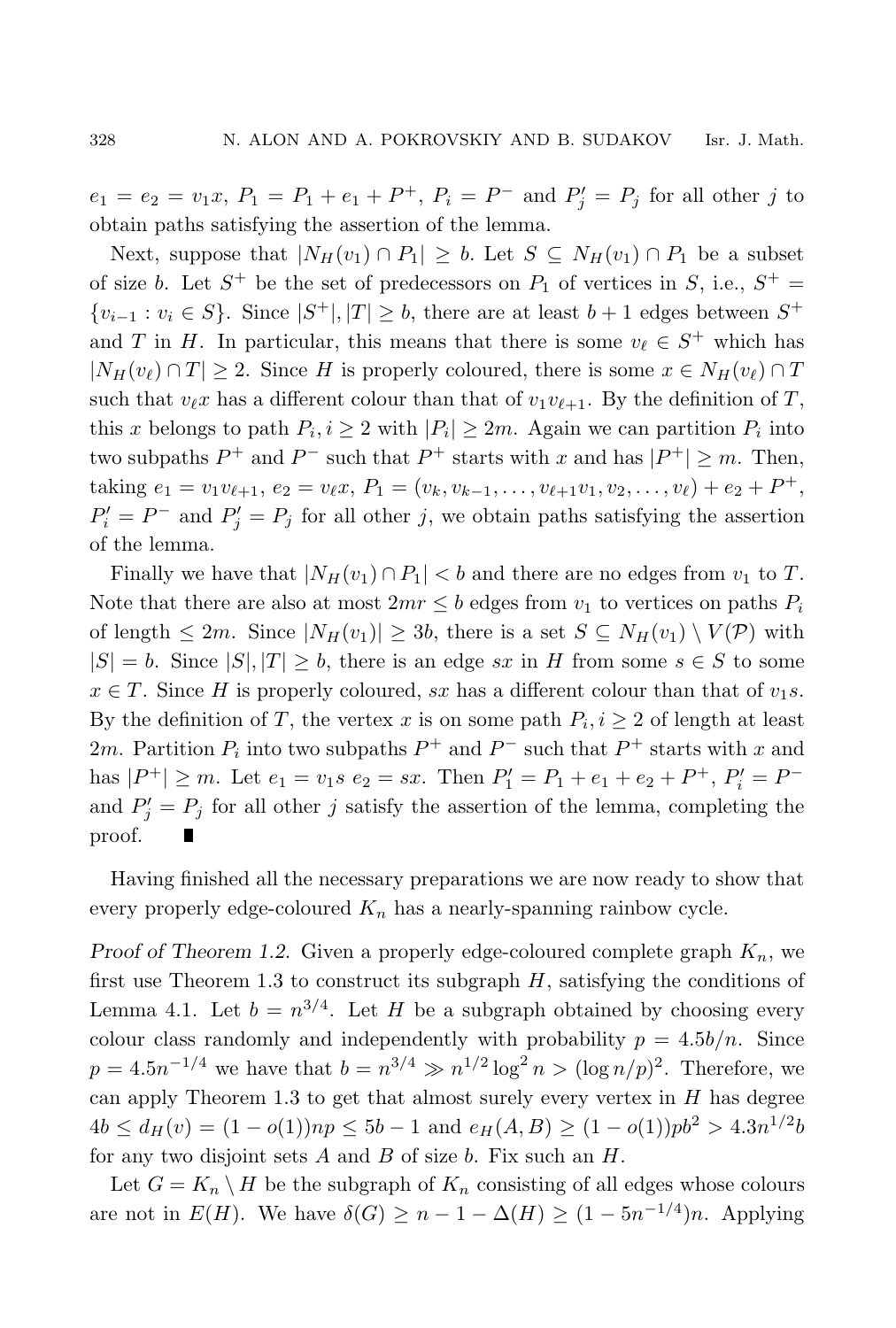Lemma 3.1 with  $\delta = 5n^{-1/4}$  and  $\gamma = n^{-3/4}$  we get a rainbow path forest  $\mathcal{P}$ with  $n^{1/4}$  paths and  $|E(\mathcal{P})| \geq n - 20n^{3/4}$ . Moreover, the colours of edges in  $\mathcal{P}$ and  $H$  are disjoint.

Next, we repeatedly apply Lemma 4.1  $2n^{1/2}$  times with  $b = n^{3/4}$ ,  $r = n^{1/4}$ . and  $m = 0.5n^{1/2}$ . At each iteration we delete from H all edges sharing a colour with  $e_1$  or  $e_2$  to get a subgraph  $H'$ . Notice that after *i* iterations,  $H$ has lost at most 2i colours, and so  $\delta(H') \geq \delta(H) - 2i \geq 4b - 2i > 3b$  and for any  $A, B \subseteq V(H)$  with  $|A|, |B| \geq b$  we have  $e_{H'}(A, B) \geq 4.3n^{1/2}b - 2ib \geq$  $0.3n^{1/2}b > b + 1$ . This shows that we indeed can continue the process for  $2n^{1/2}$ steps without violating the conditions of Lemma 4.1. At each iteration we either increase the length of  $P_1$  by m, or we establish that  $|P_1| \geq |V(\mathcal{P})| - 2b$ . Since  $2n^{1/2}m = n > n - 2b$  we have that the second option must occur at some point during the  $2n^{1/2}$  iterations of Lemma 4.1. This gives a rainbow path P of length at least  $|V(\mathcal{P})| - 2b \geq n - 22n^{3/4}$ . As was mentioned above there must still be at least  $0.3n^{1/2}b$  edges of H' left between any two disjoint sets A, B of size b. Let S be the set of first b vertices and T be the set of last b vertices of the rainbow path  $P$ . Then there is an edge of  $H'$  between  $S$  and  $T$  whose colour is not on P. Adding this edge we get a rainbow cycle of length at least  $|P| - 2b \ge n - 24n^{3/4}$ , completing the proof. Ц

#### **5. Concluding remarks**

Versions of Theorem 1.3 can be proved in settings other than properly coloured complete graphs. One particularly interesting variation is to look at properly coloured balanced complete bipartite graphs  $K_{n,n}$ .

THEOREM 5.1: Given a proper edge-colouring of  $K_{n,n}$  with bipartition classes X *and* Y *, let* G *be a subgraph obtained by choosing every colour class randomly and independently with probability* p*. Then, with high probability, all vertices in G* have degree  $(1 - o(1))$ *np* and for every two subsets  $A ⊆ X, B ⊆ Y$  of size  $x \gg (\log n/p)^2$ ,  $e_G(A, B) \ge (1 - o(1))px^2$ .

The above theorem is proved by essentially the same argument as for Theorem 1.3. Properly coloured balanced complete bipartite graphs are interesting because they generalize Latin squares. Indeed given any  $n \times n$  Latin square, one can associate a proper colouring of  $K_{n,n}$  with  $V(K_{n,n}) = \{x_1, \ldots, x_n, y_1, \ldots, y_n\}$ to it by placing a colour i edge between  $x_i$  and  $y_k$  whenever the  $(j, k)$ th entry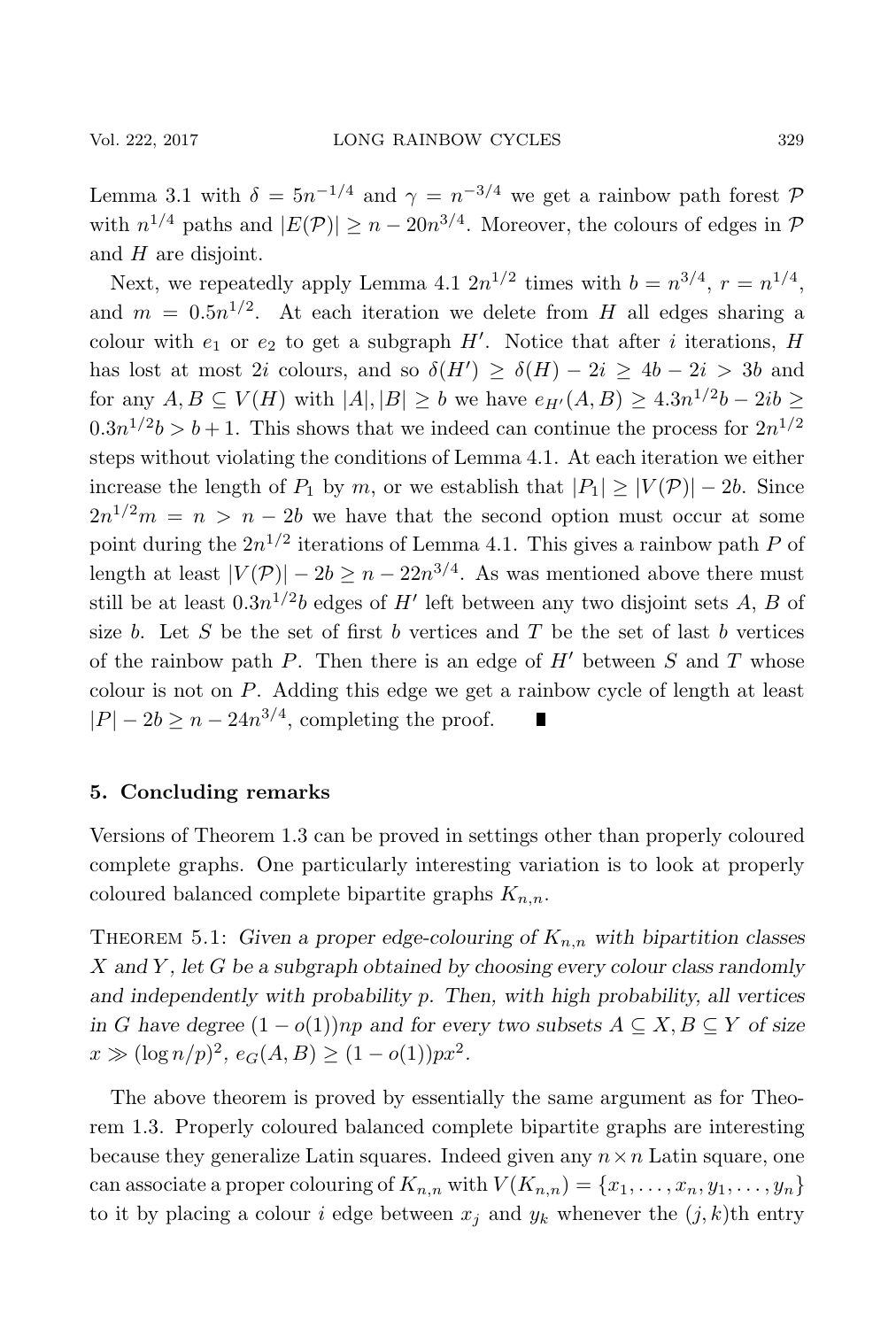in the Latin square is i. Thus Theorem 5.1 implies that every Latin square has a small set of symbols which exhibits a random-like behavioar.

It would be interesting to find the correct value of the second order term in Theorem 1.2. So far, the best lower bound on this is "−1" which comes from Maamoun and Meyniel's construction in [14]. It is quite possible that their construction is tight and "−1" should be the correct value. However, this would likely be very hard to prove since, at present, we do not even know how to get a rainbow maximum degree 2 subgraph of a properly coloured  $K_n$  with  $n-1$  edges. A rainbow maximum degree 2 subgraph with  $n-O(\sqrt{n})$  edges can be obtained by Lemma 3.1, or by a result from [5]. If the colouring on  $K_n$  is a 1-factorization, then a rainbow maximum degree 2 subgraph with  $n - O(\log^2 n)$ edges exists by a result of Hatami and Shor [13].

Finally, it would be interesting to know what is the smallest size of the sets for which Theorem 1.3 holds. In particular, is it true that for all  $|A|, |B| \gg$  $(\log n/p)^{1+\varepsilon}$  we have  $e_G(A, B) \geq (1 - o(1))p|A||B|$ , where G is the graph in Theorem 1.3? It can be shown that this is not the case if  $p = 1/2$  and  $|A| =$  $|B| = c \log n \log \log n$  for an appropriate absolute constant  $c > 0$  (see [8]).

*Acknowledgement.* The authors would like to thank Asaf Ferber for helpful comments.

#### **References**

- [1] S. Akbari, O. Etesami, H. Mahini and M. Mahmoody, *On rainbow cycles in edge coloured complete graphs,* Australas. J. Combin. **37** (2007), 33–42.
- [2] N. Alon and A. Orlitsky, *Repeated communication and Ramsey graphs,* IEEE Trans. Inform. Theory **41** (1995), 1276–1289.
- [3] N. Alon, M. Krivelevich, T. Kaufman and D. Ron, *Testing triangle-freeness in general graphs,* in *Proceedings of the Seventeenth Annual ACM-SIAM SODA* 2006, pp. 279–288. Also: SIAM J. Discrete Math. 22 (2008), 786–819.
- [4] N. Alon and J. H. Spencer, *The Probabilistic Method*, 4th ed., Wiley, New York, 2016.
- [5] L. Andersen, *Hamilton circuits with many colours in properly edge-coloured complete graphs,* Math. Scand. **64** (1989), 5–14.
- [6] H. Chen and X. Li, *Long rainbow path in properly edge-coloured complete graphs*, arXiv:1503.04516 (2015).
- [7] H. Gebauer and F. Mousset, *On rainbow cycles and paths,* arXiv:1207.0840 (2012).
- [8] B. Green, *Counting sets with small sumset, and the clique number of random Cayley graphs,* Combinatorica **25** (2005), 307–326.
- [9] A. Gyárfás and M. Mhalla, *Rainbow and orthogonal paths in factorizations of*  $K_n$ , J. Combin. Des. **18** (2010), 167–176.